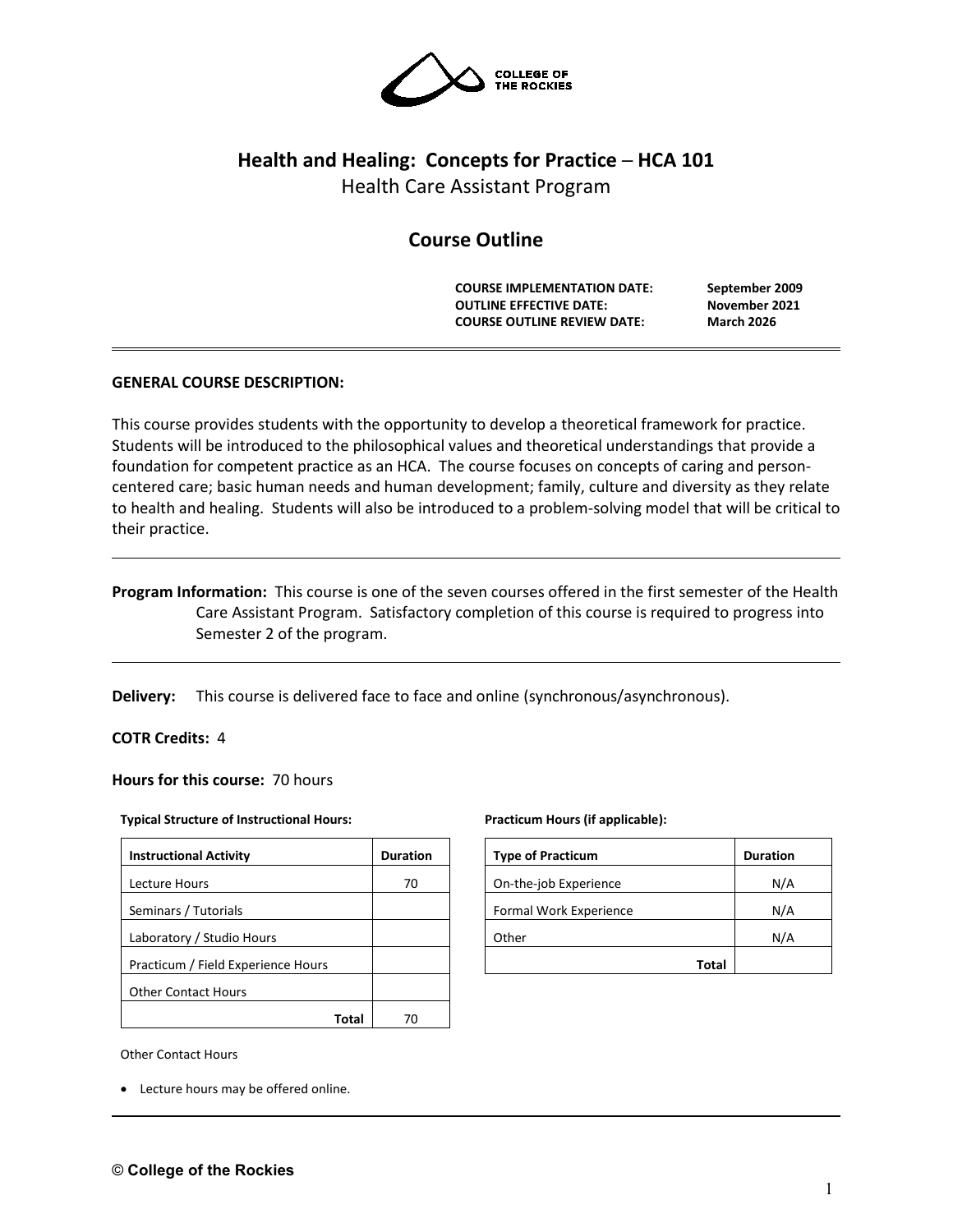#### **Course Outline Author or Contact:**

Cheryl Mackie, RN, BN, MHScN

Signature

#### **APPROVAL SIGNATURES:**

Department Head Sandi Hill E-mail: [shill@cotr.bc.ca](mailto:shill@cotr.bc.ca) Dean of Health and Human Services Heather Hepworth E-mail: [hepworth@cotr.bc.ca](mailto:hepworth@cotr.bc.ca)

Department Head Signature

Dean Signature

EDCO

Valid from: November 2021 – March 2026

Education Council Approval Date

#### **COURSE PREREQUISITES AND TRANSFER CREDIT:**

**Prerequisites:** None

**Corequisites:** HCA 102, 103, 104, 105, 106, 107

**Flexible Assessment (FA):**

Credit can be awarded for this course through FA  $\Box$  Yes  $\Box$  No

| Yes | ⋈ | N |
|-----|---|---|
|-----|---|---|

**Transfer Credit:** For transfer information within British Columbia, Alberta and other institutions, please visit [http://www.cotr.bc.ca/Transfer.](http://www.cotr.bc.ca/Transfer)

> Students should also contact an academic advisor at the institution where they want transfer credit.

**Prior Course Number:** N/A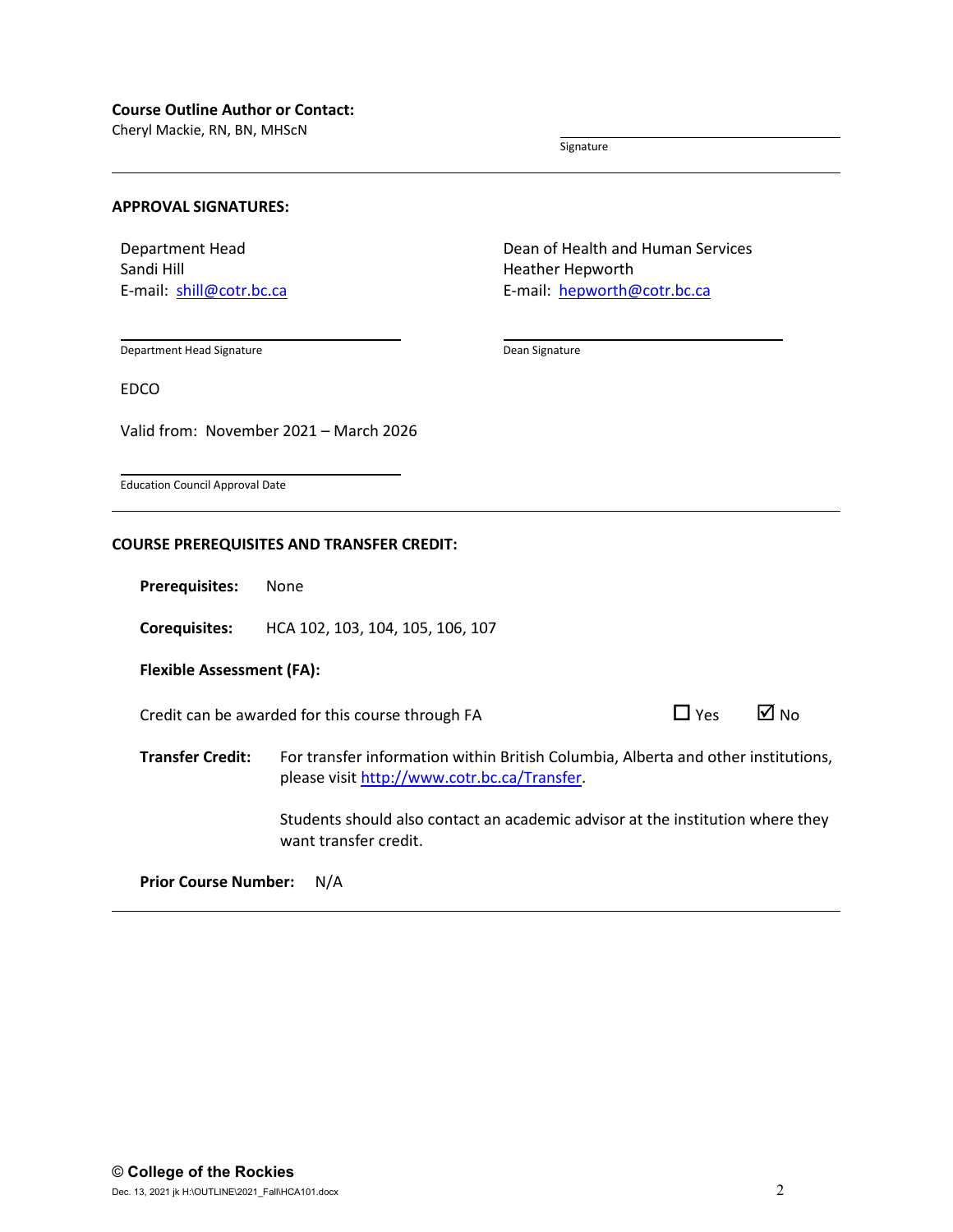### **Textbooks and Required Resources:**

Textbook selection varies by instructor and may change from year to year. At the Course Outline Effective Date the following textbooks were in use:

Sorrentino, S.A., Remmert, L., & Wilk, M.J. (2018). *Mosby's Canadian Textbook for the Support Worker*. 4th Canadian Edition. Toronto, Canada: Elsevier

Health Care Assistant Student Guide – *Health and Healing: Concepts for Practice – HCA 101*

*Please see the instructor's syllabus or check COTR's online text calculator <http://go.cotr.bc.ca/tuition/tCalc.asp> for a complete list of the currently required textbooks.*

#### **LEARNING OUTCOMES:**

Upon the successful completion of this course, students will be able to

- display an understanding of person-centered care that recognizes the uniqueness of each individual;
- explain the importance of respecting the individuality, independence, autonomy and diverse values of the client/resident and family;
- describe Maslow's hierarchy of needs in relation to person-centered care;
- discuss the principles of human development in relation to person centered care;
- describe the common characteristics and changes in the older adult;
- describe care planning as a problem solving process;
- utilize the steps of the problem solving process;
- discuss ways of promoting and maintaining a safe environment;
- discuss living at risk;
- identify different family structures;
- understand the impact of stress on family care providers;
- identify ways that the care provider can support the family;
- display an understanding of the role of the family, culture, diversity and life experiences related to health and healing;
- describe common practices for reporting and recording in various healthcare settings (Long Term Care, community, and acute care);
- recognize emergency and critical incidents and describe appropriate steps to take during and after the incident; and
- appreciate the potential value of traditional medicines and alternate forms of healthcare to the client and family.

#### **COURSE TOPICS:**

- Caring
- Person-Centered Care
- Basic Human Needs
- Human Development
- Family in Health and Healing
- Multiculturalism and Diversity
- Critical Thinking and Problem Solving

#### © **College of the Rockies**

Dec. 13, 2021 jk H:\OUTLINE\2021\_Fall\HCA101.docx 3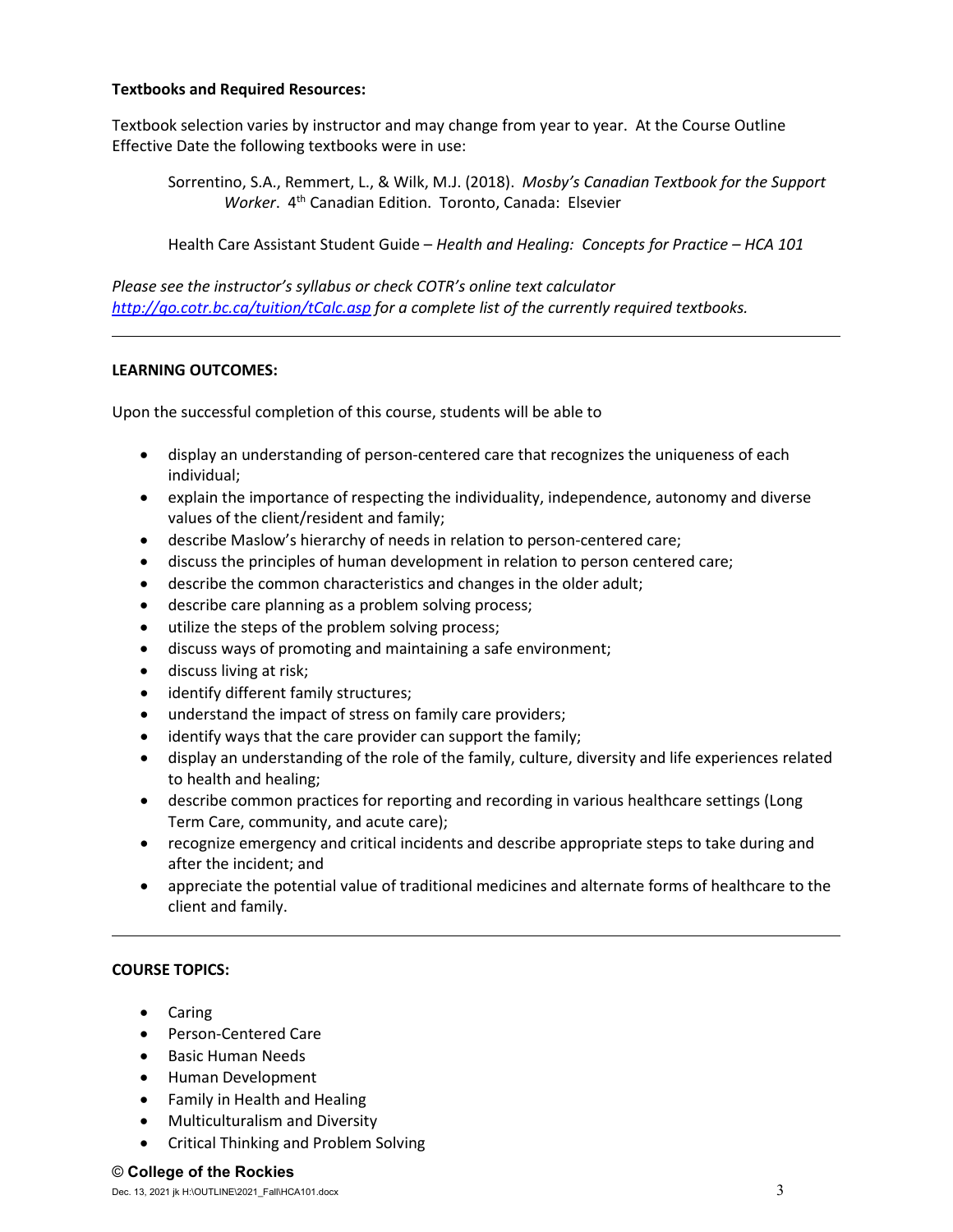- Care Planning
- Reporting and Recording
- Protection and Safety
- Living at Risk

*See instructor's syllabus for the detailed outline of weekly readings, activities and assignments.* 

## **EVALUATION AND ASSESSMENT Face-to-Face:**

| <b>Assignments</b>  | % Of Total Grade |  |  |
|---------------------|------------------|--|--|
| <b>Midterm Exam</b> | 30%              |  |  |
| Assignments         | 35%              |  |  |
| <b>Final Exam</b>   | 35%              |  |  |
| Total               | 100%             |  |  |

*Please see the instructor's syllabus for specific classroom policies related to this course, such as details of evaluation, penalties for late assignments and use of electronic aids.*

## **EXAM POLICY:**

Students must attend all required scheduled exams that make up a final grade at the appointed time and place.

Individual instructors may accommodate for illness or personal crisis. Additional accommodation will not be made unless a written request is sent to and approved by the appropriate Department Head prior to the scheduled exam.

Any student who misses a scheduled exam without approval will be given a grade of "0" for the exam.

#### **COURSE GRADE:**

Course grades are assigned as follows:

| Grade                    | $A+$      | <u>r</u> | А-    | $B+$  | D     | В-    |      |
|--------------------------|-----------|----------|-------|-------|-------|-------|------|
| <b>Mark</b><br>(Percent) | $\geq 95$ | 94-90    | 89-85 | 84-80 | 79-75 | 74-70 | < 70 |